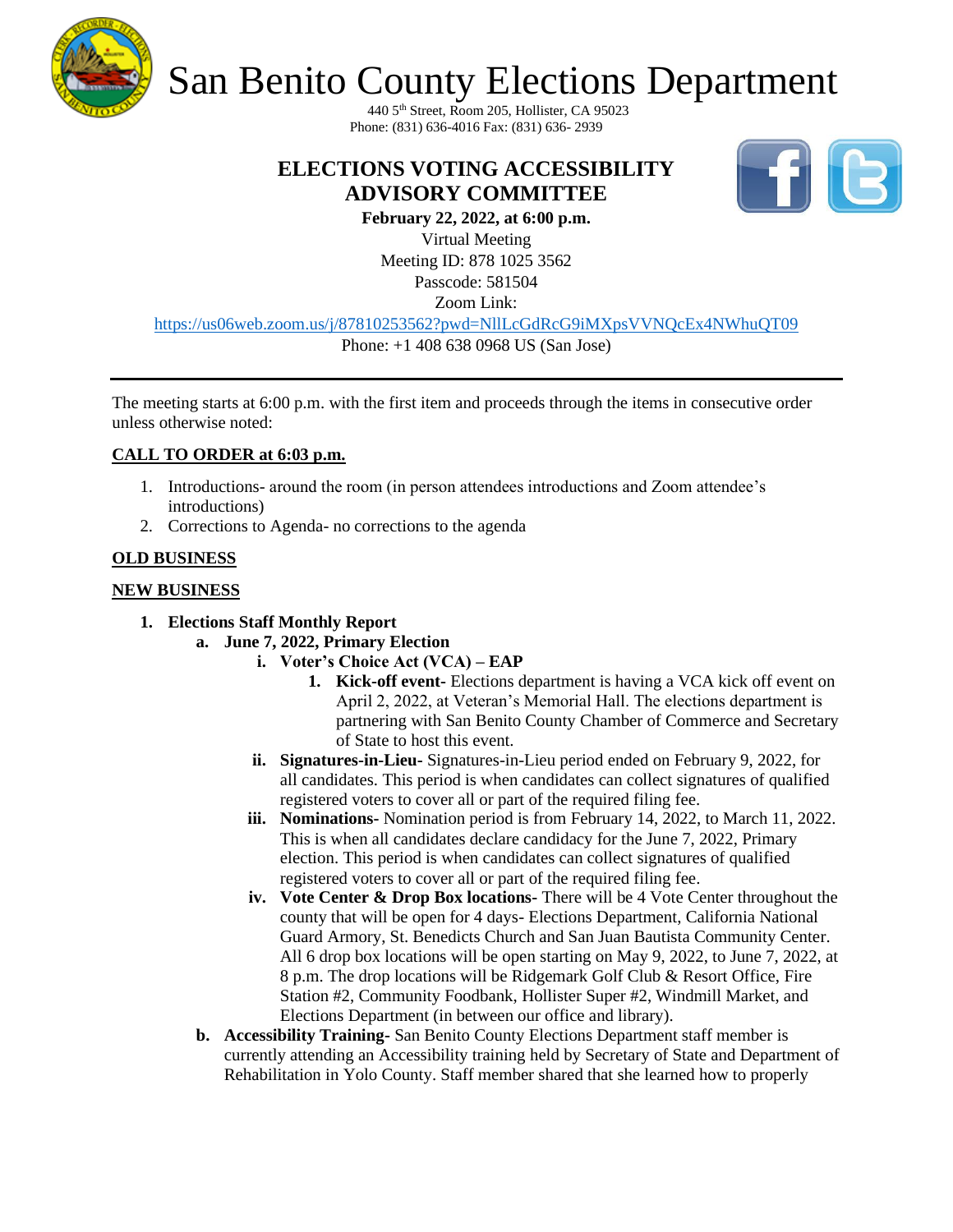

## Departamento de Elecciones del Condado de San Benito

440 5th Street, Room 205, Hollister, CA 95023 Phone: (831) 636-4016 Fax: (831) 636- 2939

survey parking lot, doors, and hallways. Staff member will give a full report about the training at the next VAAC meeting.

- **c. Community Partnerships-** Elections department staff member shared that the department is working on the contracts for partnerships and will soon be posting and sharing about the opportunity for non-profits and other organizations to partner with the elections department. VAAC member suggested that elections department partners with regional transit for the June 7, 2022, election, and any other election related events. Another VAAC member suggested that elections department create a video guide for the Elections department website.
- **2. Webpages Review-** Item was moved to next meeting due to time limit.
	- a. Edits made: VAAC
	- b. Review: Accessible Voting for Citizens with Disabilities
- **3. Open Discussion-** Item was moved to next meeting due to time limit.

#### **ADJOURNMENT 7:12 next meeting will be on March 29, 2022 at 6:00 p.m.**

#### **Meeting materials are available for public inspection at:**

San Benito County Elections Department 440 5th Street, Room 205, Hollister, CA 95023 And online at:<http://sbcvote.us/registrar-of-voters/voters-choice-act/>

The County of San Benito does not discriminate on the basis of disability, and no person shall, by reason of a disability, be denied the benefits of its services, programs, or activities. If you wish to attend the meeting and will require special assistance in order to participate, please contact Elections Office at (831) 636-4016 at least 72 hours in advance of the meeting to make arrangements. Persons with disabilities may request a copy of the agenda in an alternate format.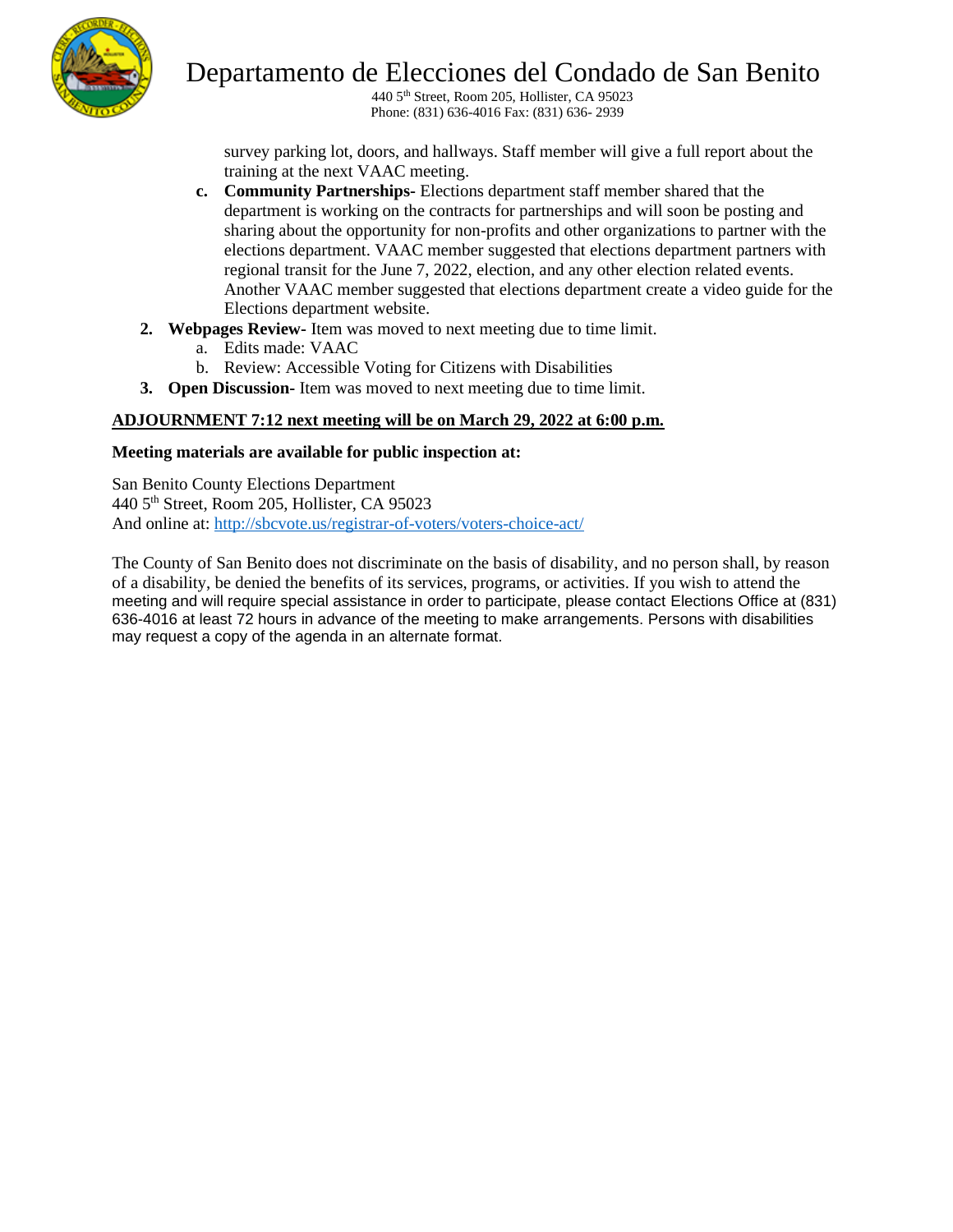

San Benito County Elections Department

440 5th Street, Room 206, Hollister, CA 95023 Phone: (831) 636-4016 Fax: (831) 636- 2939

### **ELECCIONES ACCESIBILIDAD DE IDIOMAS COMITÉ DE**

**PREVENCIÓN** 

**22 de febrero, 2022 a 6:00 p.m.**



Información de Junta Virtual Identificación de Junta: 878 1025 3562 Passcode: 581504 Zoom Link:

<https://us06web.zoom.us/j/87810253562?pwd=NllLcGdRcG9iMXpsVVNQcEx4NWhuQT09>

Teléfono: +1 408 638 0968 US (San Jose)

La junta comienza a 6:00 p.m. con el primer tema y con siguientes temas en orden consecutiva al menos que sea notado, al contrario.

### **LLAMADA A ORDEN**

- 1. Introducciones- alrededor de la sala (presentaciones de los asistentes en persona y presentaciones de los asistentes de Zoom)
- 2. Correcciones a la agenda- sin correcciones a la agenda

### **NOGOCIOS VIEJOS**

### **NEGOCIOS NUEVOS**

- **1. Reporte del Mes del Personal de Elecciones**
	- **a. Elección de 7 de junio de 2022**
		- **i. La Ley de Elección del Votante (VCA)- Plan Electoral**
			- **1. Evento de lanzamiento -** El departamento de elecciones tendrá un evento de lanzamiento de la VCA el 2 de abril de 2022 en el Veteran's Memorial Hall. El departamento de elecciones se está asociando con la Cámara de Comercio y el Secretario de Estado del Condado de San Benito para organizar este evento.
		- ii. **Firmas en lugar** El período de firmas en lugar de firmas concluyó el 9 de febrero de 2022 para todos los candidatos.
		- iii. **Nominaciones** El período de nominación es del 14 de febrero de 2022 al 11 de marzo de 2022. Esto es cuando todos los candidatos declaran su candidatura para las elecciones primarias del 7 de junio de 2022.
		- iv. **Ubicaciones de los Centros de Votación & los Buzones de Entrega** Habrá 4 Centros de Votación en todo el condado que estarán abiertos durante 4 días: Departamento de Elecciones, Armería de la Guardia Nacional de California, Iglesia St. Benedicts y Centro Comunitario San Juan Bautista. Las 6 ubicaciones de buzones estarán abiertas desde el 9 de mayo de 2022 hasta el 7 de junio de 2022 a las 8 p.m. Los lugares de entrega serán Ridgemark Golf Club & Resort Office, Fire Station #2, Community Foodbank, Hollister Super #2, Windmill Market y el Departamento de Elecciones (entre nuestra oficina y la biblioteca).